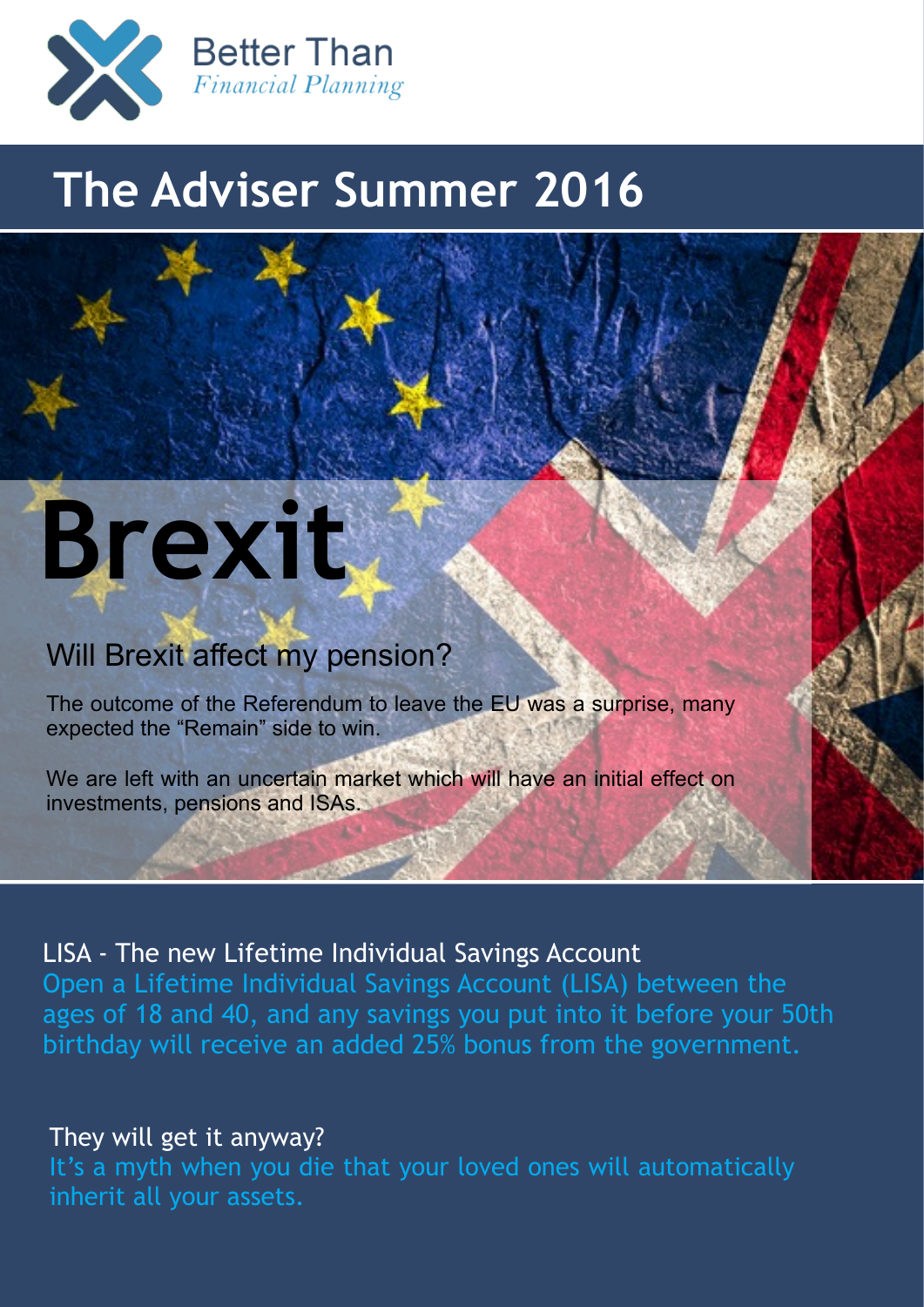# **Brexit**

# Will Brexit affect my pension?

It's too early to say what the effects of Brexit will be, though timing is important if you're thinking of buying an annuity.

If you really must buy an annuity now, shop around and get the best deal.

## **Don't Panic**

For anyone still saving into a pension, the biggest threat from Brexit is a period of financial instability.

Although investors can expect some volatility in the market, generally, the wrong thing to do when markets fall by a reasonable margin is to panic and sell out.

### **Annuity rates**

An annuity is a product available for retirees and offers an income for life, bought at retirement with all or part of a person's pension savings.

Less confidence in the market due to the uncertainty of Brexit may see a decrease in annuity rates. Mark Carney indicated that interest rates may go down to cushion the blow to the UK economy. If interest rates do go down it may be worth buying an annuity before annuity rates follow suit or else waiting until annuity rates rise again. Once you've obtained a quote from an annuity company the terms are usually guaranteed for between two and four weeks. It is always worth shopping around to get the most competitive terms.

Some savers have taken advantage of new pension freedoms introduced last year to keep their nest eggs invested and withdraw cash as and when they need. This process is known as drawdown.

You may need to consider a blend of guaranteed income using an annuity and drawdown. You always need to ensure you shop around to get the best deal.

It is important to remember to take a long-term view with your investment strategy.

Under the new pension rules, savers are entitled to withdraw pension cash from the age of 55. Up to 25% of this money can be tax-free. This applies to both workplace and personal pensions. The danger is that people who automatically cash in 25% of their pot could be doing so at a point when share values are low.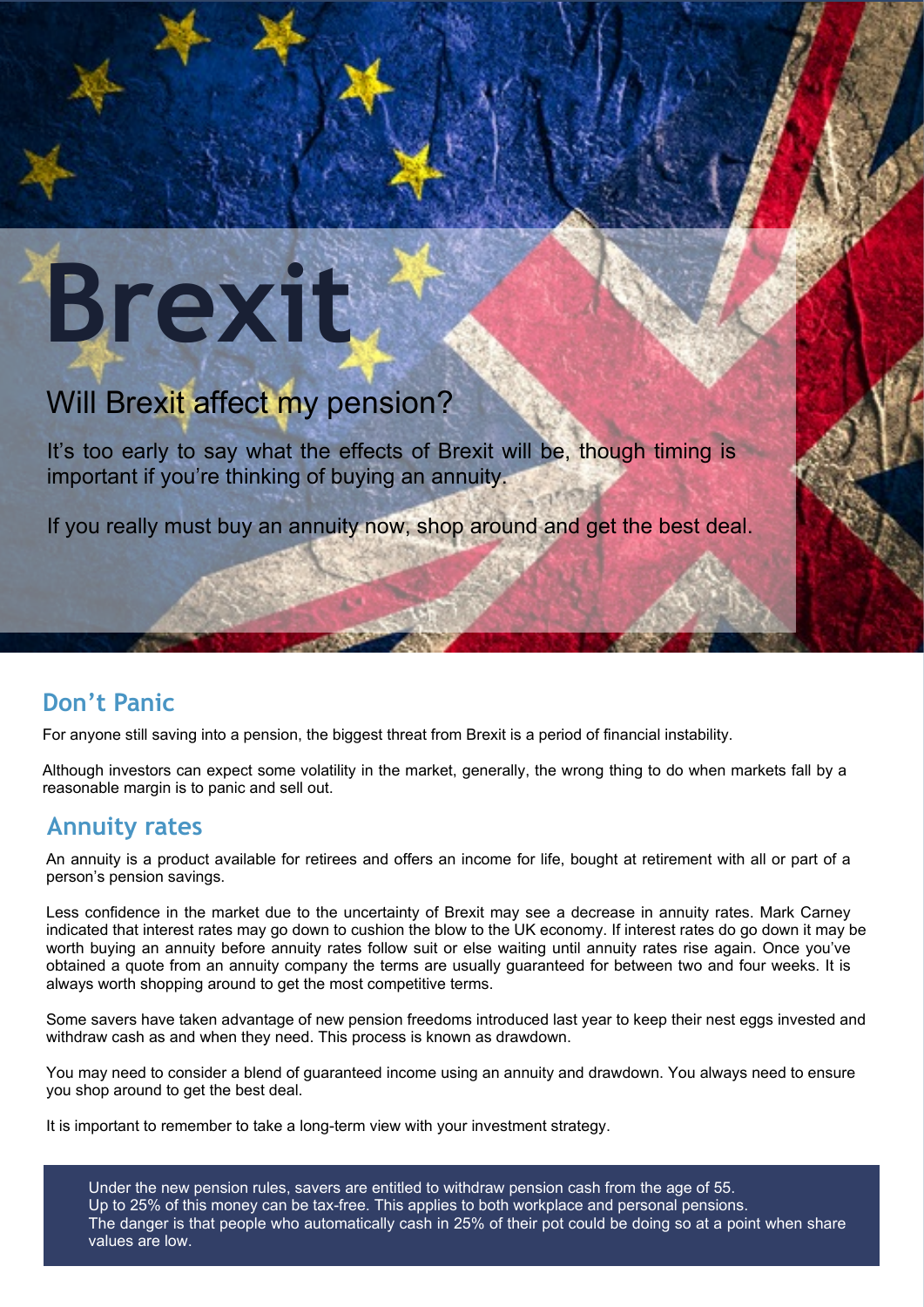# **Hello LISA!**

# LISA - Lifetime Individual Savings Account

### **Hello LISA!**

Open a Lifetime ISA account between the ages of 18 and 40, and any savings you put into it before your 50th birthday will receive an added 25% bonus from the government.

LISA Accounts will be available from April 2017, there is no maximum monthly contribution.

You can save as little or as much as you want each month, up to £4,000 a year.

From April 2017 the total amount you can save each year into all ISAs will also be increased from  $f15,240$  to  $f20,000$ .

#### **Use it to save for a first home**

Your savings and the bonus can be used towards a deposit on a first home worth up to £450,000 across the country.

Accounts are limited to one per person rather than one per home – so two first time buyers can both receive a bonus when buying together.

If you have a Help to Buy ISA you can transfer those savings into the Lifetime ISA in 2017, or continue saving into both – but you will only be able to use the bonus from one to buy a house.

### **Use it to save for retirement**

After your 60th birthday you can take out all the savings tax-free.

You can withdraw the money at any time before you turn 60, but you will lose the government bonus (and any interest or growth on this).

You will also have to pay a 5% charge if you withdraw any money before you are 60.







You can save up to £40,000 a year, and get a 25% bonus at the end of each tax year



Lifetime ISAs launch on 6th April 2017, but you must be aged 18 or over and under 40 when you open one



The money is to be used towards first home worth under £450,000 or once you're over 60 towards retirement



The Lifetime ISA is an individual product, couples can have one each



You can have a Lifetime ISA and a Help to Buy ISA



Because it's an ISA, the savings interest is tax free



You're not locked in. You are free to transfer it to another provider



You can use it to save for retirement



You can open a Help to Buy ISA and transfer it to a Lifetime ISA from April 2017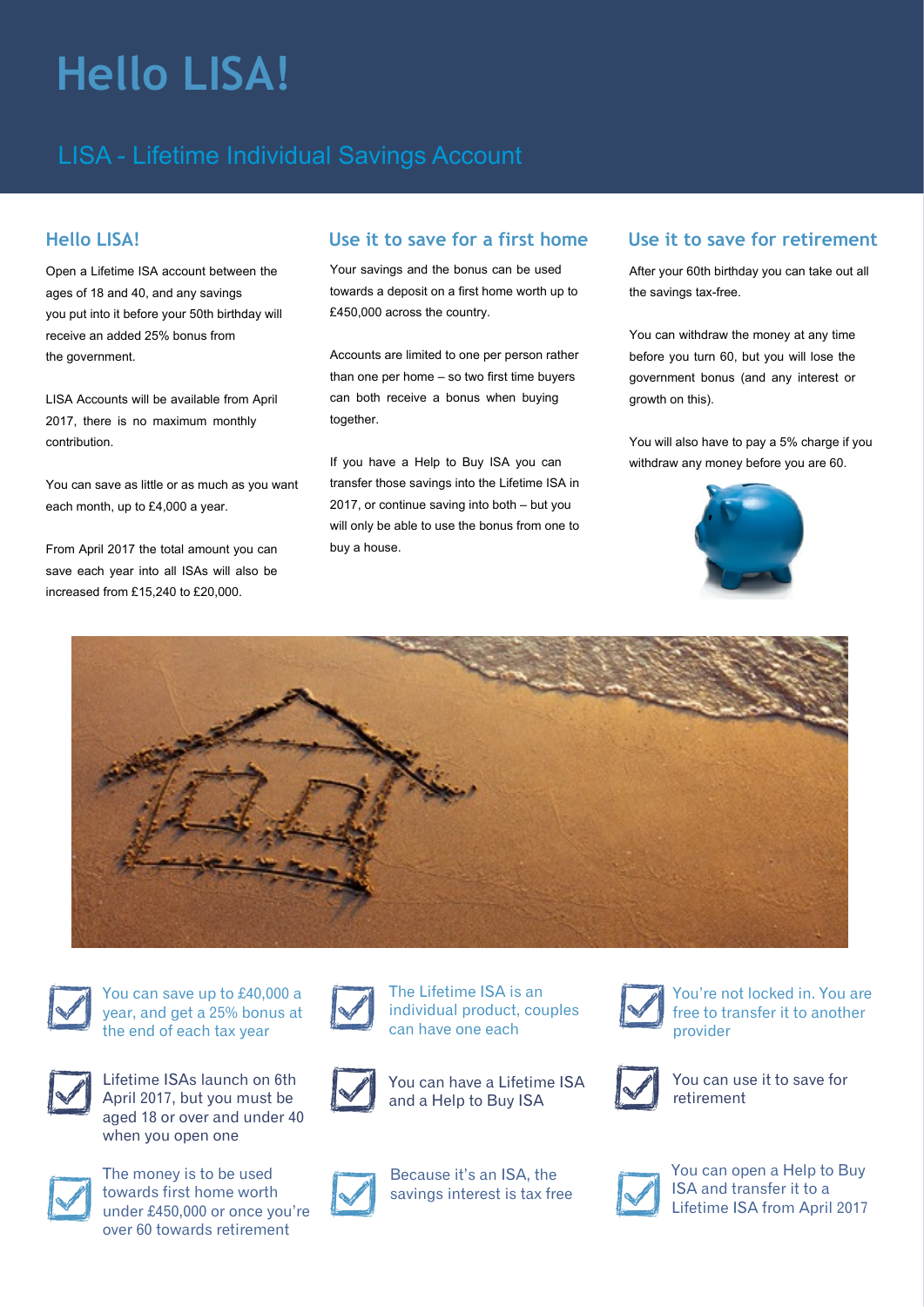



# **Lifetime ISA**

You can save up to £4,000 each year, and receive a government bonus of 25% – that's a bonus of up to £1,000 a year. You can use some or all of the money to buy your first home, or keep it until you're  $60 - it's$  up to you.

# **But can a lifetime ISA be considered as a viable choice to a pension?**

#### **LISA**

A LISA is a lifetime individual savings account, they start in April 2017.

With a LISA you save from net income (after tax). So, to put £80 in costs you £80. However, if 25% is added to it, that means you've got £100.

You can withdraw totally tax-free (at age 60) from a LISA.

You have the flexibility to use the cash that you're saving towards your home towards retirement too.

You need to be 60 to use the cash in an ISA without incurring a penalty.

#### **Pension**

With a pension you save from gross income (pre-tax). So, as a basic-rate taxpayer, to save £100 only costs you £80 from your pay packet, as that's all you would've received.

If you're employed, auto-enrolment means your employer has to match some of your contributions in a pension.

Higher-rate taxpayers get relief at 40% in a pension.

You can take money from your pension aged 55+

With a pension you can take 25% tax free.

The introduction of the new Lifetime Individual Savings Account (LISA) in April 2017 is aimed at helping young people save flexibly for the long term.

To enable them to save for a first home and for their retirement without having to choose one over the other.

Some people will see it as an alternative; others will see it as an additional measure, as you can have both. But the two are quite different.

Lifetime ISAs launch on 6 April 2017, and you must be aged 18 or over but under 40 when you open one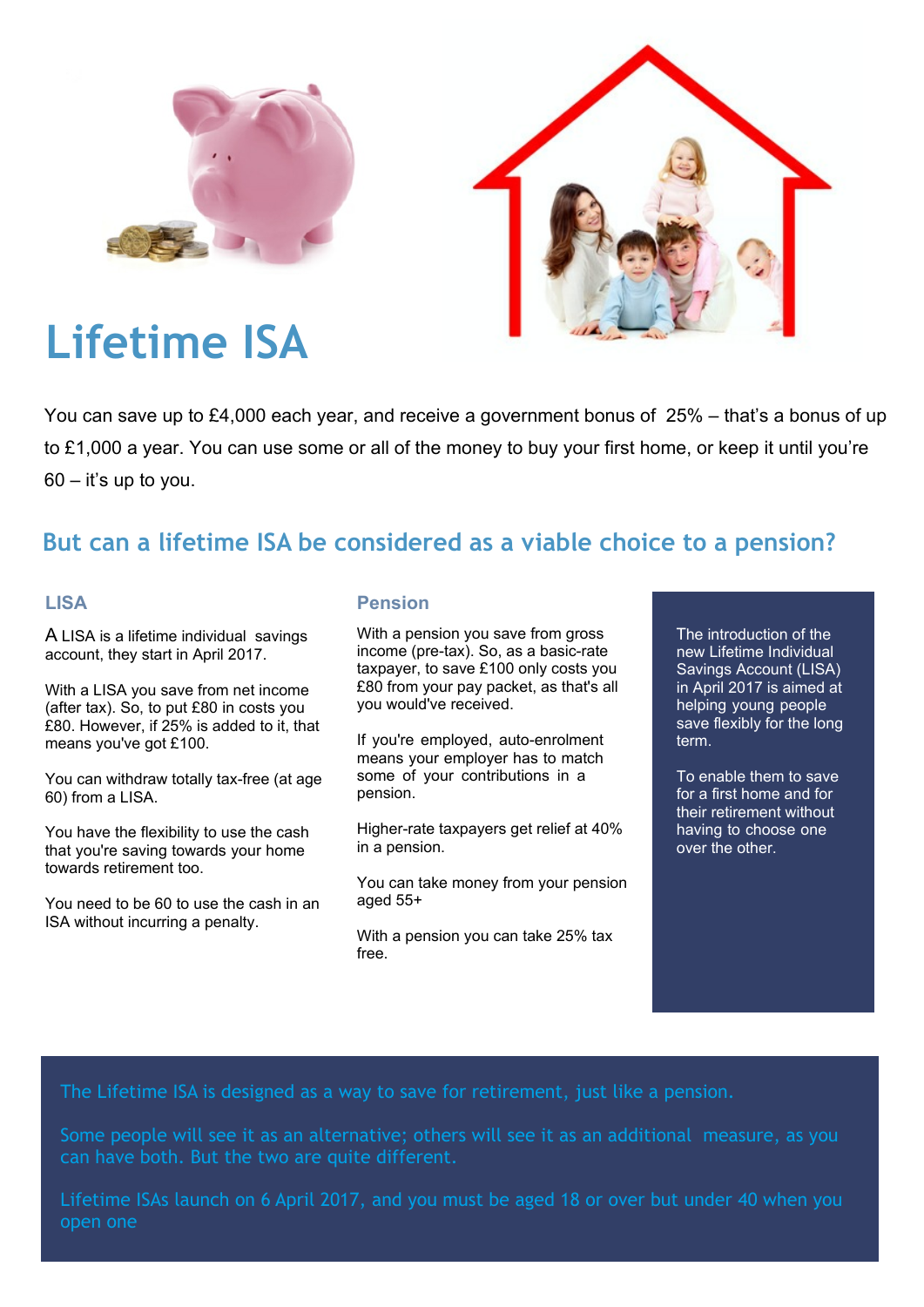# **Think they will get it anyway?**



#### **It's a myth to think that your spouse will automatically inherit if you die and don't have a will**

### In England and Wales

The husband, wife or civil partner keeps all the assets (this includes the family home, money, pay outs from a life policy, personal possessions, pensions), up to £250,000.

#### The Remainder is split 50:50

The remainder is split 50:50 between the spouse and the children, although the spouse only gets a "life interest" in the assets above £250,000 – they can take interest from this share of this money but can't spend the capital.

# In Scotland

**The husband, wife or civil partner gets the house up to a value of £473,000. They'll get a lump sum of £473,000 if the house is worth more, and may have to sell off the property.**

They also get:

furniture and moveable household goods up to the value of £29,000 up to £50,000 in cash a third of the rest of the estate

The children will get two-thirds of the rest of the estate.

If a son or daughter has already died, their children (the grandchildren of the deceased) will inherit in their place.

## If you remarry

If you remarry you might want your children to inherit some of your estate but their inheritance may be affected if you have no will. If your share of the estate is £250,000 all of it go to your new husband/wife and nothing to your children.

Find out more at [gov.uk/inherits-someone-dies-without-will](http://gov.uk/inherits-someone-dies-without-will)

## Write a will

Write a will to make sure the right people benefit.

You can buy a DIY will pack but a solicitor can ensure your will is written correctly. Will can be contested, so it may be worth considering a trust to ensure your children inherit.

**Will Writing is not regulated by the Financial Conduct Authority**